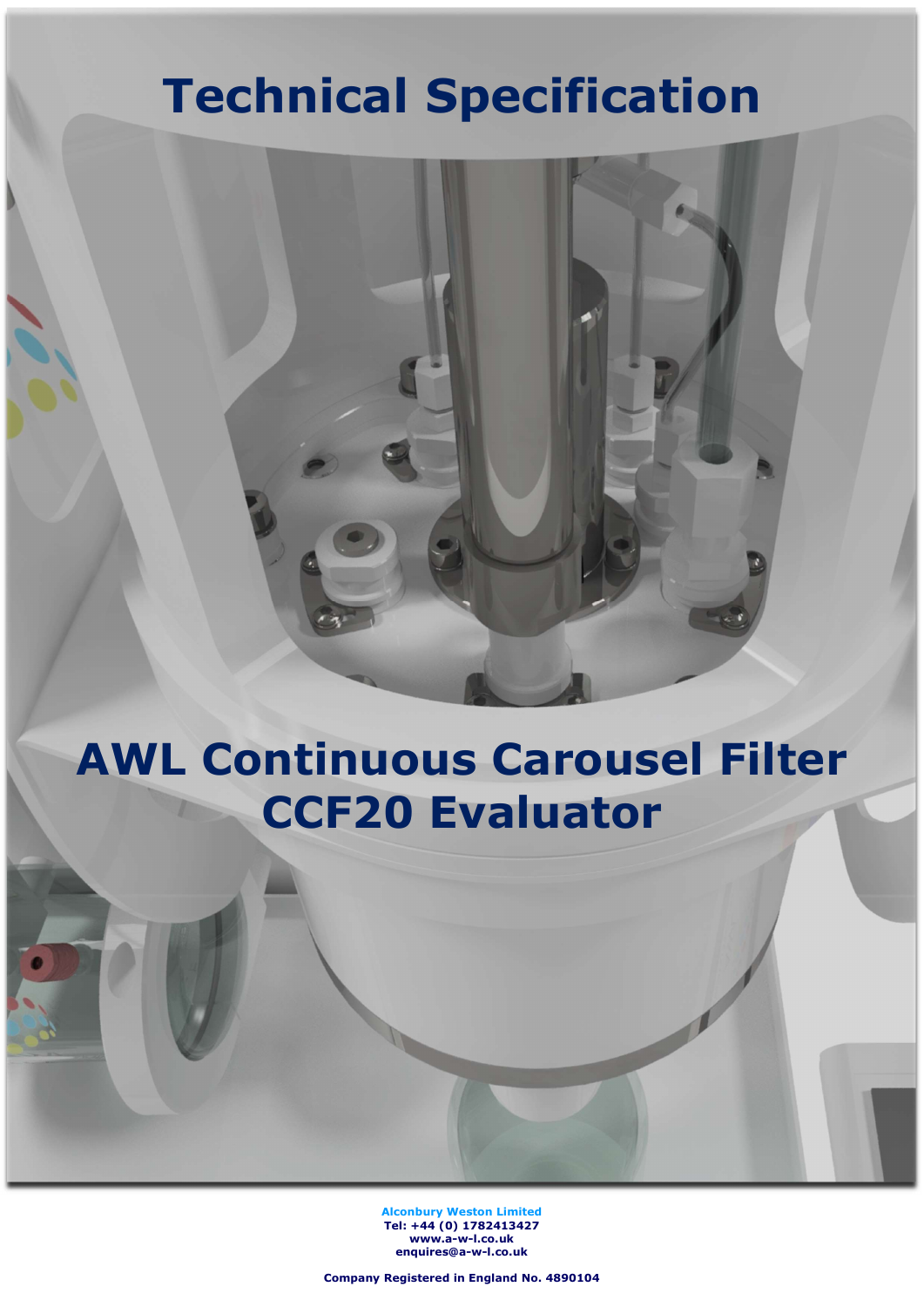

## **Overview**

#### System:

The AWL Continuous Carousel Filter "CCF" has been designed for the research and development of continuous filtration processes. The core technology is based on wellestablished Nutsche filtration, processing thin cakes in a fully automated system. The carousel is a series of hollow cylinders moved around a central axis to fixed processing stations. The CCF is supplied complete with all valves, pumps and vessels to allow for fully continuous operation, the user merely needs to connect to their vacuum and compressed air supplies.

The standard supply consists of the following main components; slurry buffer tank, solvent wash tank (x1), solvent wash pump, Wash-in-Place "WIP" tank, WIP solvent pump, carousel filter, filtrate receiver (x1), solids receiver bottle, and a PLC / touch screen control system. The filter carousel consists of five 20 mm diameter, 30 ml capacity filtration chambers. The carousel and filter base have been designed to be easily removed for thorough manual cleaning if required.

This system is designed for use in a safe area and is not suitable for an ATEX environment.

#### Carousel Filtration:

The DN20 CCF Evaluator is a lab-scale continuously operating filter. It is capable of automatic filtering, washing, deliquoring and discharge of filtered solids. Integrated WIP is included. Solid-liquid separation is by means of vacuum over a sintered multilayer filter plate. Industrial standard filter plate material is available in various micron ratings, from 2 to 40 microns. The system operates by applying vacuum to all filtration chambers simultaneously, deliquoring the cake in each port. Filtration and washing control are based on calibrated pump times and vacuum times.

#### Functionality:

All automatic functions are controlled via the HMI touch screen and can be adjusted to suit different chemistries.

The following functions are included in the supply:

- Auto transfer function from external reactor/crystalliser
- Auto filtration and wash cycle
- Auto wash solvent dosing system
- Auto WIP dosing system
- Auto WIP, triggered by pressure differential
- End of day automated cleaning routine

#### Process Sequence:

First, the slurry is transferred from the jacketed, agitated buffer vessel into a charge vessel via vacuum transfer. The slurry volume is then dispensed into the first port of the carousel. The carousel rotation is controlled by a servo motor which indexes the carousel ports to fixed processing stations. The process sequence for each port position is as follows:

- Port Position 1: Solid-liquid separation
- Port Position 2: Solvent wash
- Port Position 3: Solvent wash (optional)
- Port Position 4: Final deliquor
- Port Position 5: Cake discharge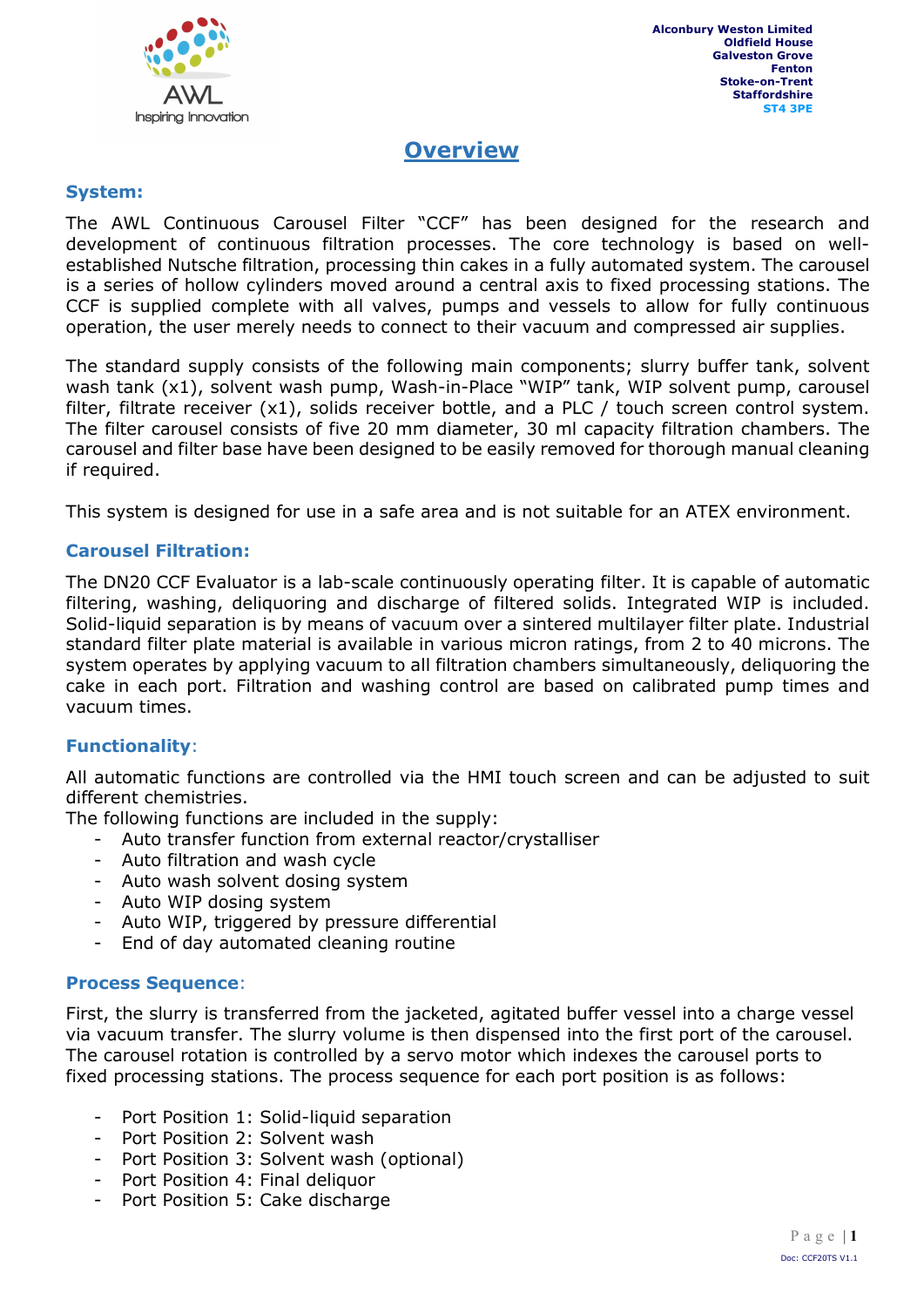

Alconbury Weston Limited Oldfield House Galveston Grove Fenton Stoke-on-Trent **Staffordshire** ST4 3PE

#### Modes of Operation:

- Automatic Mode: Continuous filtration and washing, operating simultaneously, including automatic solid-liquid separation, dosing of wash solvents and auto WIP
- Manual Mode: All valves, pumps and operations can be controlled manually via the touch screen control panel.
- End-of-Day WIP: The filter internals can be cleaned by an automated WIP sequence which sprays the carousel filter using the WIP pump system. The filter system is flooded and drained to remove residual material.

#### Interfacing with Upstream Processing:

The filtration system is designed to accept slurry from a batch or continuous source. It can operate as a stand-alone unit or interface directly with a reactor or crystalliser. Valves are included within the standard scope of supply to allow auto-transfer in from an upstream process. Transfer volumes and intervals can be specified by the end user.

#### Process Vessels:

The following process vessels are provided with the system:

- 1 Litre capacity jacketed, agitated slurry buffer vessel
- 50ml capacity jacketed slurry dosing vessel
- 1 Litre capacity wash vessel complete with peristaltic pump
- 1 Litre capacity WIP vessel complete with peristaltic pump
- 1 Litre capacity filtrate/WIP receiver vessel
- 1 Litre capacity solids receiver vessel

Vessels are manufactured from borosilicate 3.3 glass.

#### Control System:

The control system consists of a pre-programmed PLC system, 5" touch screen, safety circuits and power isolator. Controls are enclosed within the framework of the Carousel Filter and the HMI touch screen is housed in a separate local operating panel.

#### Support Structure:

The Carousel Filter and process vessels are mounted on a self-supporting framework comprised of a powder coated steel structure mounted on four independently adjustable feet.

#### Overall Weight / Dimensions:

Weight: 65 kg (complete system) Dimensions: 910mm Wide x 505mm Deep x 1330mm High

The above dimensions are the footprint of the filter unit.

Minimum of 1000 mm x 550 mm advised to allow for connections of services.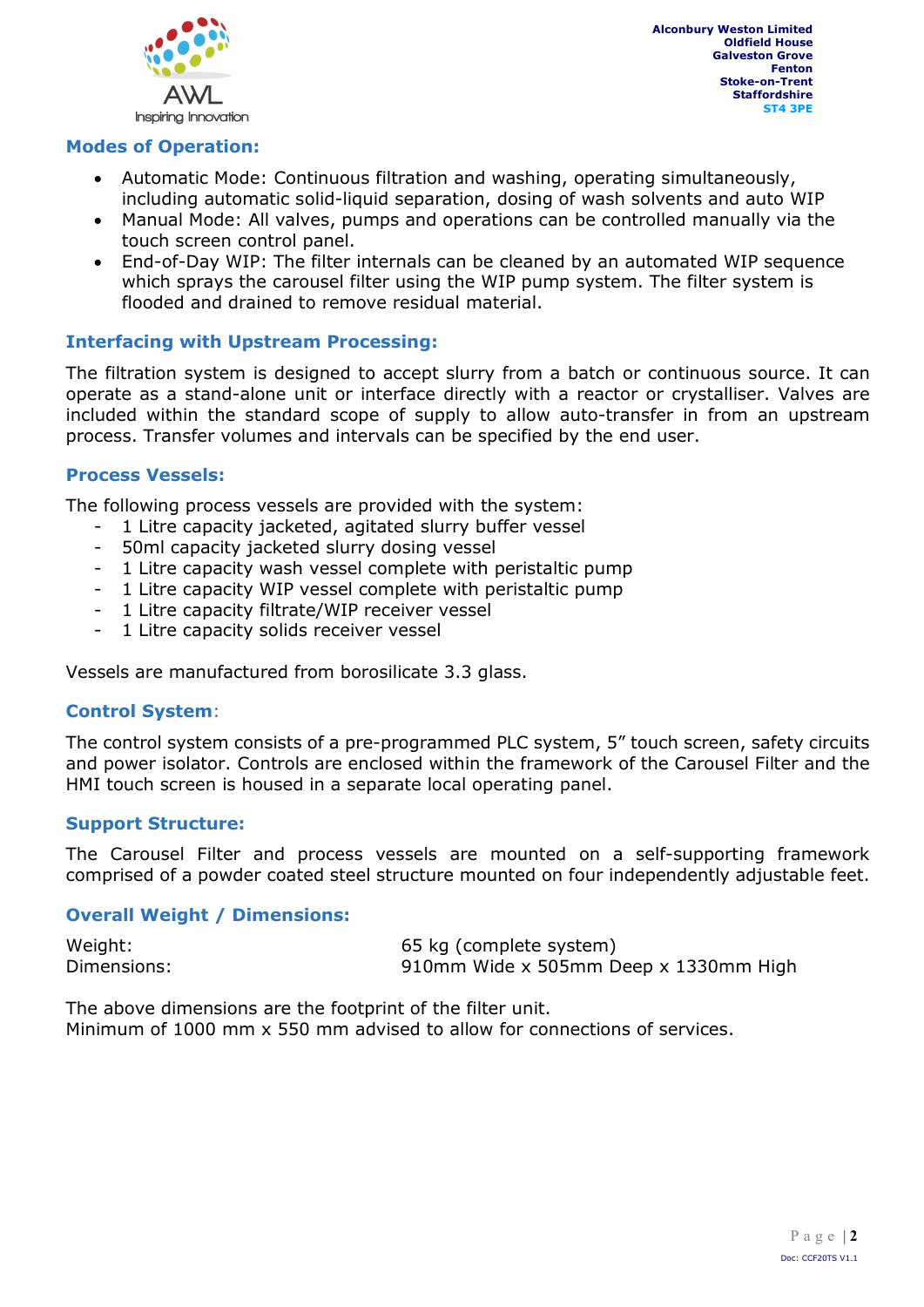

Alconbury Weston Limited Oldfield House Galveston Grove Fenton Stoke-on-Trent Staffordshire ST4 3PE





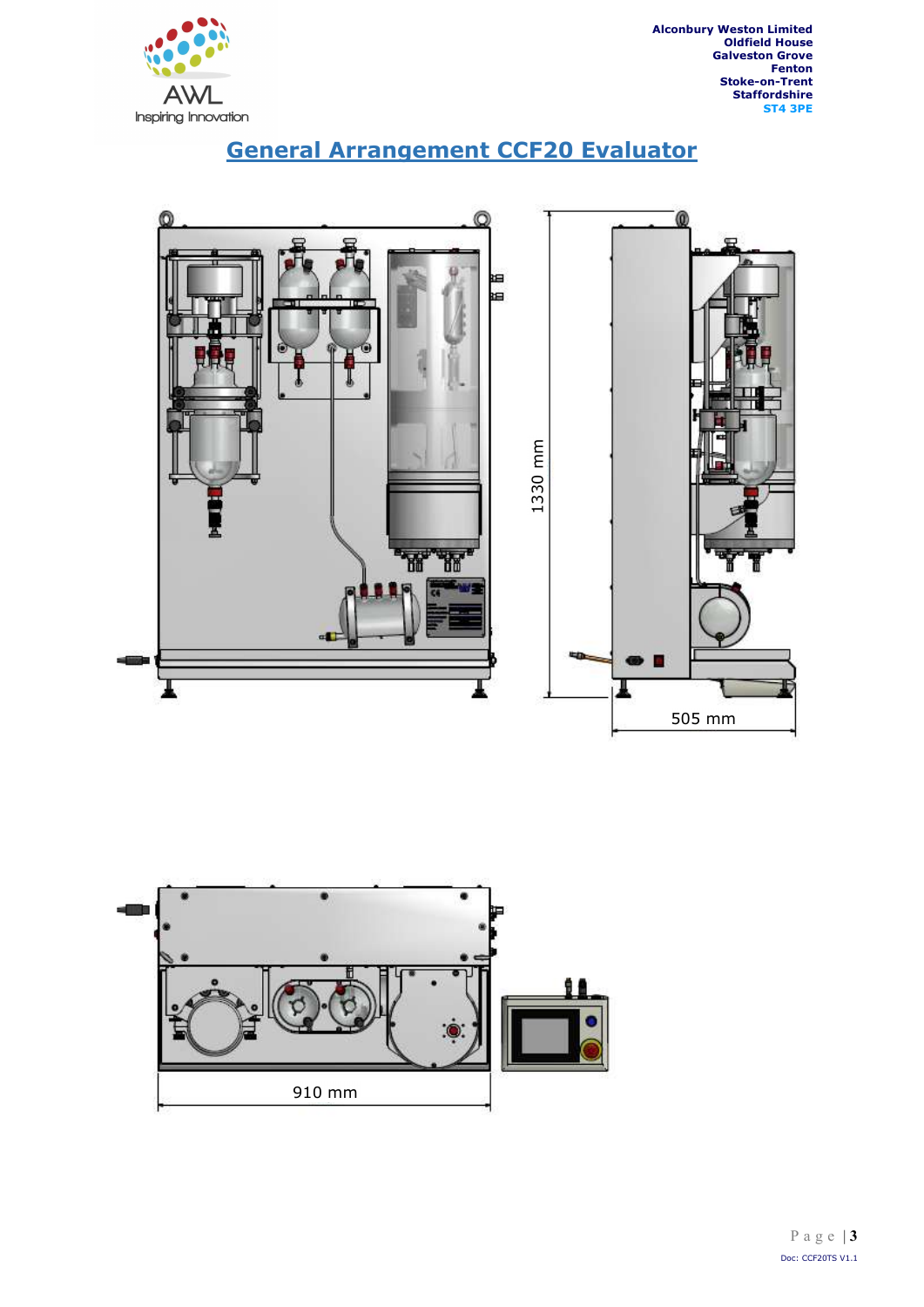

Alconbury Weston Limited Oldfield House Galveston Grove Fenton Stoke-on-Trent **Staffordshire** ST4 3PE

**System Configuration** 



Typical configuration of a CCF20 Evaluator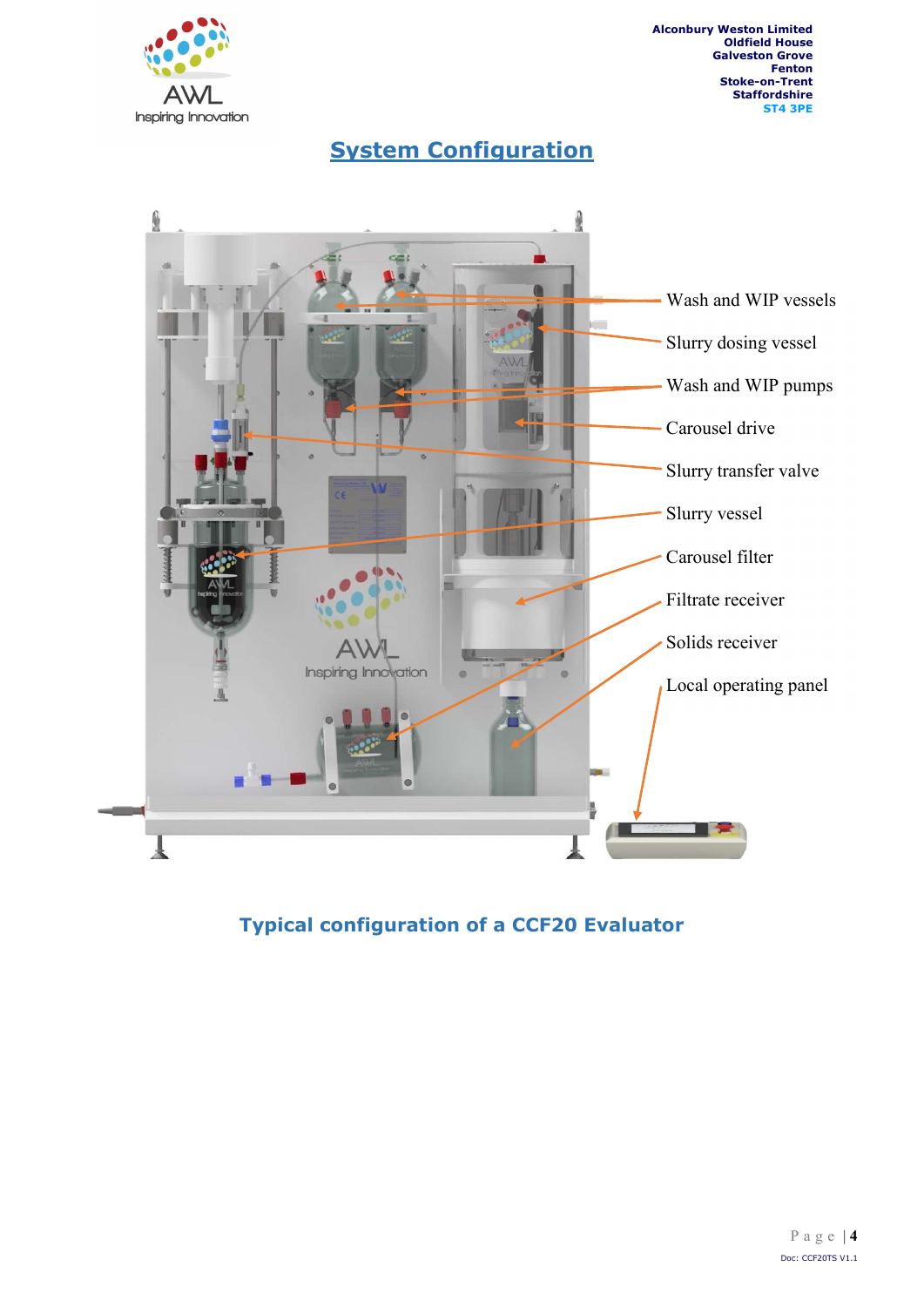

## Process Section - Operating Parameters & Design Criteria:

#### Filter:

| Temperature Range:        | $-20$ °C to $+100$ °C                                |
|---------------------------|------------------------------------------------------|
| Design Pressure:          | $-1.0$ bar to $+50$ mbar                             |
| Material of construction: | Wetted parts - Polypropylene, 316L, FEP, PTFE        |
| Filter plates standard:   | Sintered mesh 20 micron, 5 layer, 316L               |
|                           | (other sizes and materials are available on request) |

#### Process Vessels:

| Temperature Range:        | $-20$ °C to $+100$ °C    |
|---------------------------|--------------------------|
| Design Pressure:          | $-1.0$ bar to $+50$ mbar |
| Material of Construction: | Borosilicate 3.3 Glass   |

#### Process Valves and Pipe work:

| Process Valves: | Wetted Parts - PEEK, FFKM, PTFE, Silicone |
|-----------------|-------------------------------------------|
| Pipe work:      | FEP, PTFE                                 |
| Fittings:       | PFA, PTFE, Polypropylene, 316L            |

#### Typical flow rates:

| <b>Typical Slurry flow rate:</b> | From 1.5 to 3.0 L/hr Slurry (Chemistry dependent)  |
|----------------------------------|----------------------------------------------------|
| Typical Solid throughput:        | From 0.3 to 0.6 kg/hr Solids (Chemistry dependent) |
|                                  | (Based on 20% Solid Loading)                       |

#### Service Requirements:

| <b>Electrical Specifications:</b>                                  | 1 phase, N and Bonded Earth, 230 Volts, 50 Hz,<br>5 Amp supply<br>(local geographical variations, e.g. 110V 60Hz are<br>available) |
|--------------------------------------------------------------------|------------------------------------------------------------------------------------------------------------------------------------|
| Compressed Air Specifications:                                     | 4-6 bar compressed air at 1 L/min                                                                                                  |
| Vacuum Specifications:                                             | >700 mbar vacuum at 20 L/min with solvent<br>compatible pump & liquid trap                                                         |
| Nitrogen Specifications (optional):                                | typically 20 L/min (for deliquoring and blanketing)                                                                                |
| All Utility connections are provided on the side of the structure. |                                                                                                                                    |

NOTES: - All pressures in this document are stated as bar gauge

- Flow rates are chemistry dependent
- Carousel is not actively cooled; filtration, washing, de-liquoring take place at ambient temperatures.
- Alternative wetted parts can be made available to suit user chemistry